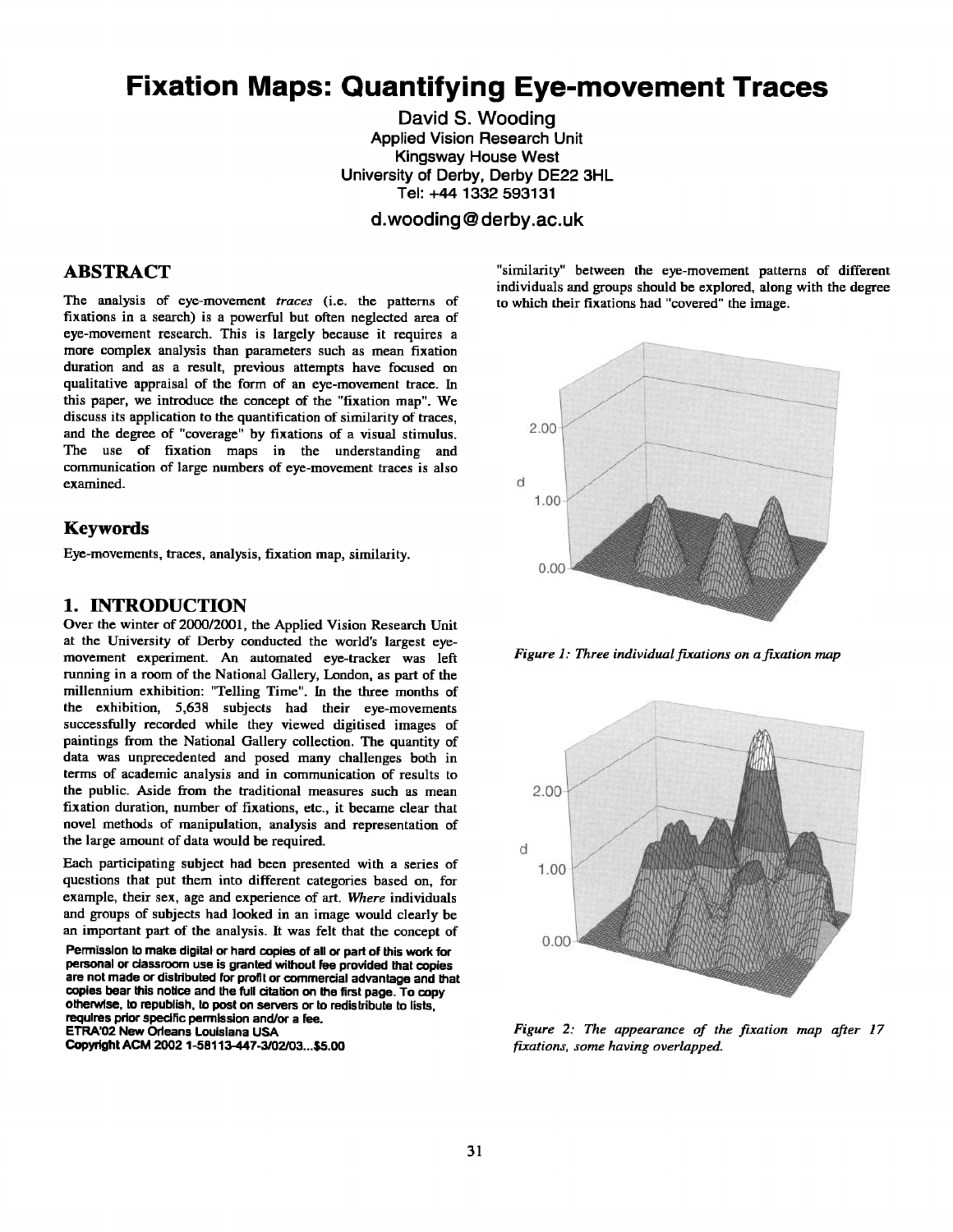

*Figures 3-5: The original fixation map (top) is 'flooded" to different values of d (0.3 at middle, 0.5 at bottom). Figure 6: The contour map corresponding to figure 5.* 

Lastly, it was clear that a means of visualisation and communication of these unwieldy data sets was necessary, to satisfy both public and academic interest in the work.

These issues are to a large extent addressed by the use of "fixation map" analysis, which represents a versatile analytical tool while retaining objectivity and minimising the number of assumptions made in the process. The methodology of the technique and its applications are described in the following sections.

## **2. FIXATION MAP ANALYSIS**

At its simplest, the fixation map is a two-dimensional record **of**  the locations of all the fixations being analysed, whether in an individual trace, or in a selection of traces. However, the maps developed for the analysis in this paper are three dimensional, with the third dimension being an indication of the discrimination/detection/perception (termed the property "d" in this paper) achievable from that fixation. The precise definition of "d" is deliberately left vague in this paper. The definition is not essential to the concept of the fixation map; as a parameter, "d" can be defined to suit the analysis required, but can be thought of as an extension of the concept of the soft-shelled "visual lobe" [Overington 1976]. As this property falls off with distance from the centre of the fixation, the three-dimensional form of an individual fixation is usually approximated to a 3 dimensional gaussian, or, less elegantly, a lump (figure 1).

As a result, the fixation map might be more descriptively termed *a landscape* or *terrain,* since the value at any point indicates the *height* or *amount* of property d at that point.

## **2.1 Creating a fixation map**

The creation of a fixation map begins with a blank map of the stimulus presented. For digital images it is reasonable to use a blank map of the same dimensions in pixels as the original stimulus, with one value of d per pixel in the original stimulus. This arrangement will be assumed in the following description, with the individual locations in the fixation map being termed *map pixels.* The scale of the map is, though, essentially arbitrary

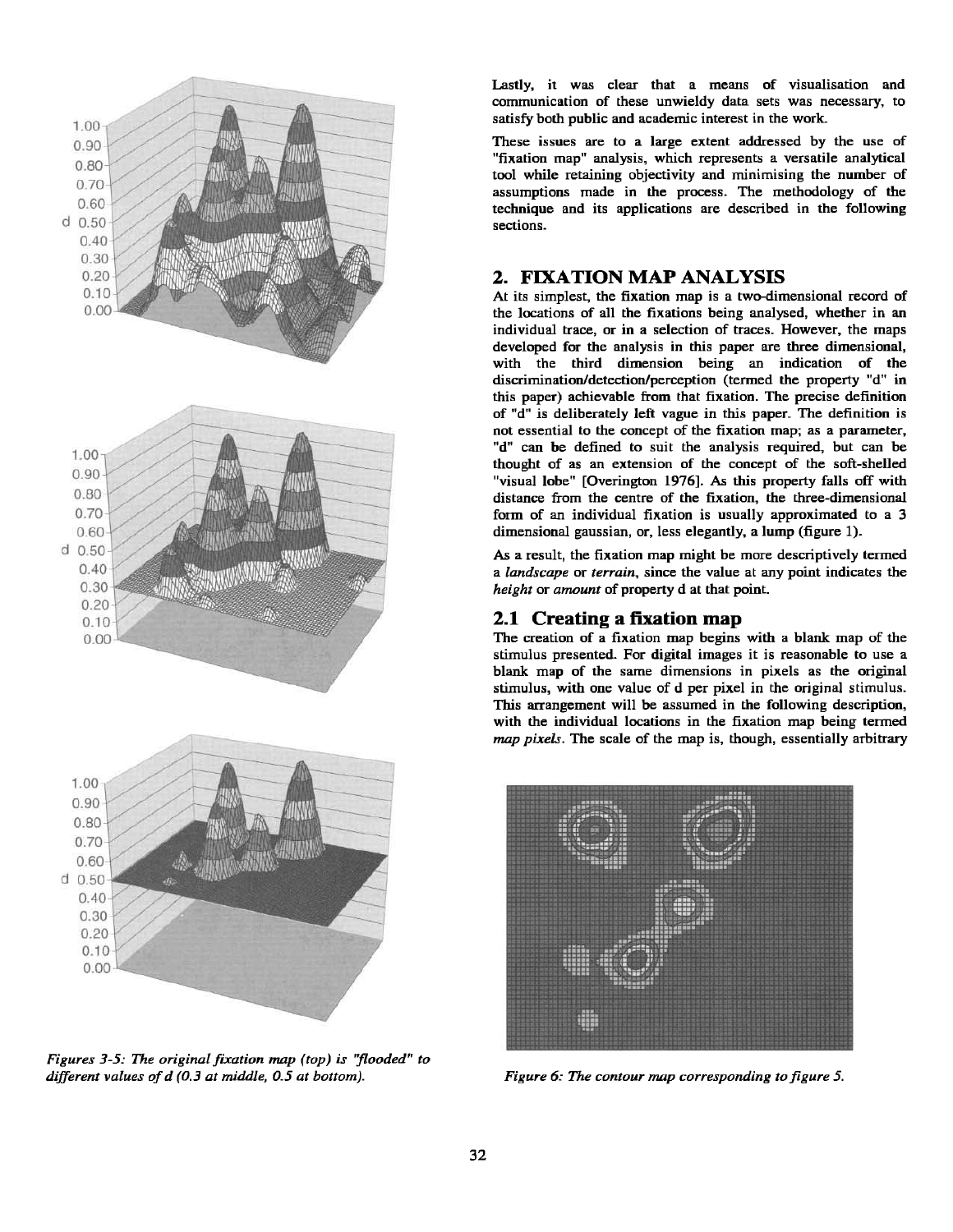and under the control of the experimenter.

For each fixation location, an identical 3d gaussian of unit height is dropped onto the map (figure 1). If this overlaps with an existing fixation, the height at any map pixel is added to the existing height at that point. With increasing numbers of fixations, a landscape is built up (figure 2), indicating the variation in d across the image.

With large numbers of fixations, the fixation may be approximated to a cylinder rather than the 3-d gaussian. As more cylinders overlap and superimpose, then the fixation map effectively "softens".

It should be noted that in analysing fixation data in this way the only assumptions that have been made have been:

- 1. To represent the property "d" associated with the fixation as a 3-dimensional gaussian
- 2. To determine a half-height width for the gaussian (i.e. over what area it is said to act)

These assumptions are well-defined and repeatable, and can be quoted when reporting any results. A typical width might be the



*Figures 7, 8, 9 and 10 (reading left to right): the original image N0931 (see section 4); map of fixations of 131 traces; corresponding contour plot; and the image redrawn with areas receiving higher numbers of fixations appearing brighter.* 



size of the fovea projected onto the stimulus. The *true* width depends on the area over which a fixation can be said to exist, and this continues to be the subject of some debate. All the fixation maps in this paper have been prepared on real data from the National Gallery exhibit, and for simplicity, a gaussian with 2 degree half height width has been used throughout. Details of the images are given below in section 4.

A slightly more elaborate, but useful, analysis can be achieved if the height of the 3d gaussian is in proportion to the duration of the fixation. The fixation map then becomes a "dwell map", representing not only the areas fixated, but the amount of time spent there. However, this paper will only describe the simpler fixation map, disregarding fixation duration.

## **2.2 Normafisation**

The map can represent the fixations of one trace by one individual or, just as easily, those of many traces by one or by many individuals. As described, the map is a representation of the cumulative fixations used in its construction.

If the map is to be compared with another map to determine differences in location of fixations, it is desireable to normalise



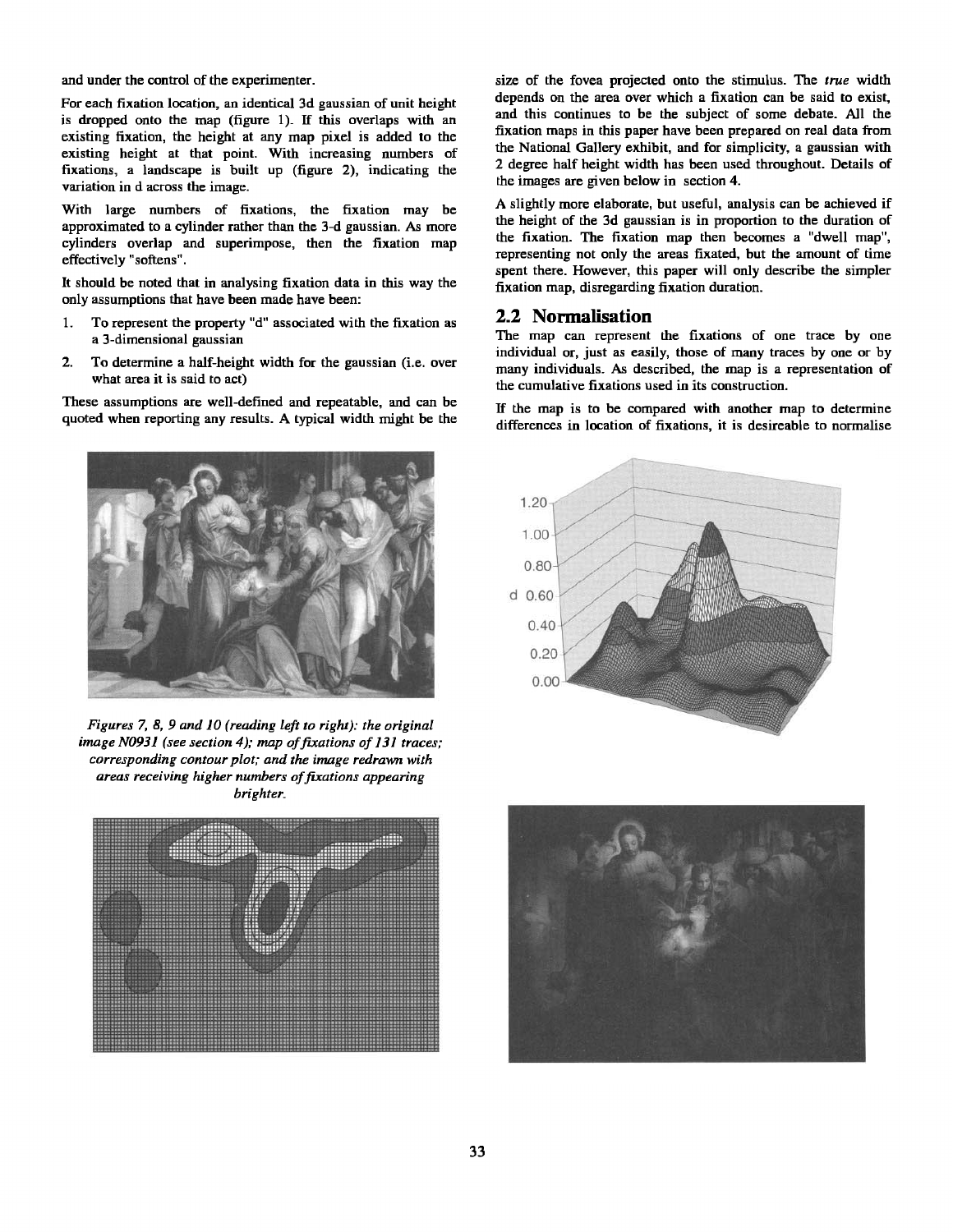the map so that the maximum value of d (the highest peak) is given a value of 1.

If the comparison is to determine whether one map contains more clusters of fixations and another a more even distribution of fixations, then the absolute totals of d may well be important and it would be desirable to leave the map un-normalised.

#### **2.3 Areas of interest**

Fixation map analysis affords an opportunity objectively to define the principal "areas of interest" of observers when viewing an image. This can be on the basis of all areas in which the value of d is greater than a critical value,  $d_{\text{crit}}$ . To visualise this, if we return to the "landscape" metaphor, the landscape is flooded to the level of  $d_{\text{crit}}$  leaving only the highest peaks (the areas of interest) as islands. Alternatively, the "top five" areas (for example) can be determined by gradually increasing  $d_{crit}$  from zero until the required number of areas remain on the map. Figures 3, 4 and 5 illustrate the initial map (top figure) and the same map "flooded" with two values of  $d_{crit}$ . Figure 6 is a two dimensional contour map of the same data as the terrain in figure 5 to illustrate the areas of interest.

#### **2.4 Coverage**

A measure of the amount of the original stimulus covered by the fixations included in the analysis is easily obtained from the fixation map. The analysis requires that a critical threshold value of d, derit is defined, as in the previous section. Clearly, the value of d<sub>crit</sub> is in some way implied when setting a width for the 3d gaussian that represents a fixation. As d falls off from the centre of the fixation, it will reach a critical level at which it is not high



*Figures I1, 12, 13 and 14 (reading left to right): the original image N1313 (see section 4); map of fixations of 130 traces; corresponding contour plot; and the image redrawn with areas receiving higher numbers of fixations appearing brighter.*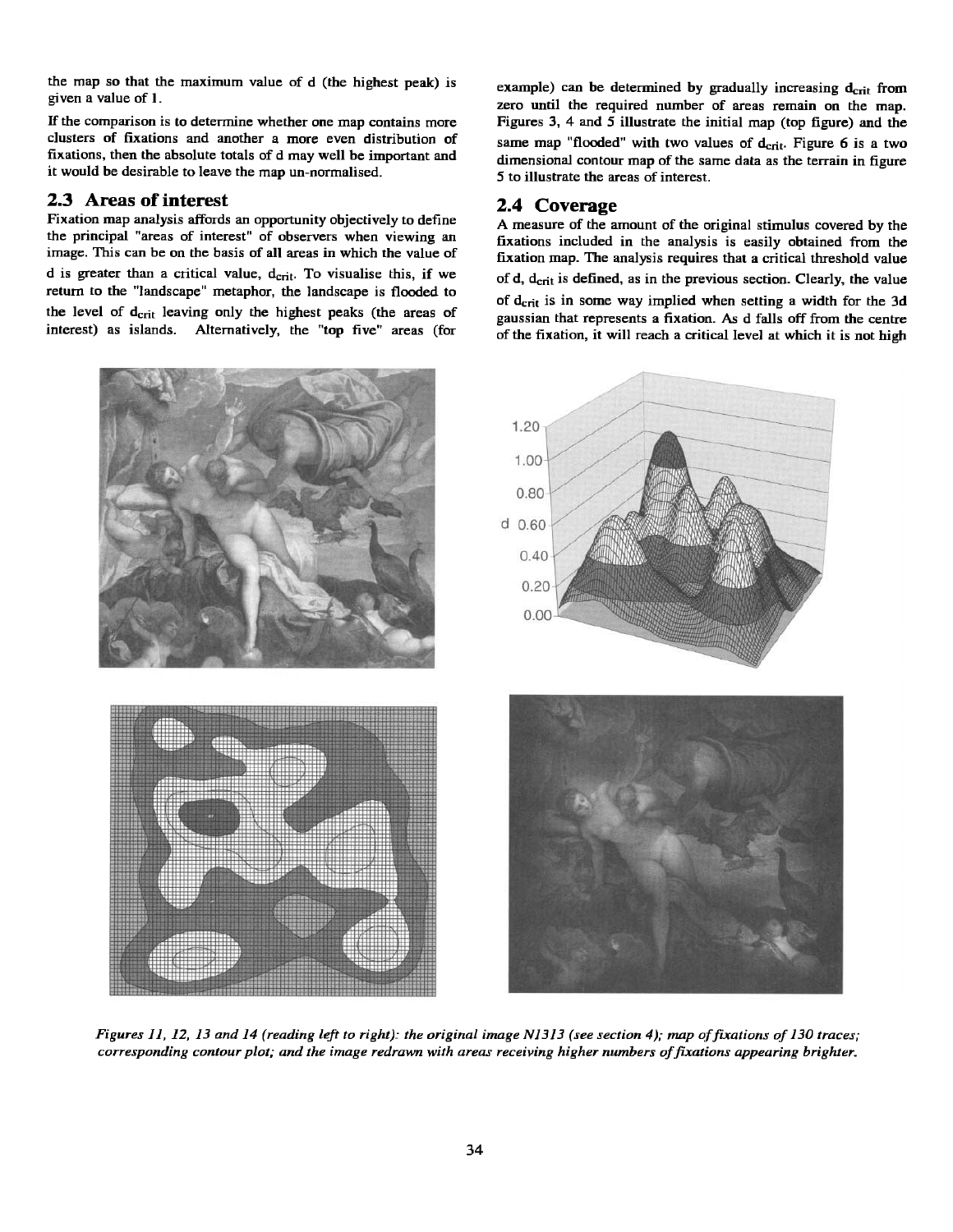

*Figures 15-1Z Fixation maps for two different groups of 65 subjects viewing the same image, and (bottom) the similarity map obtained by subtracting one map from the other.* 

enough for detection (for example).

To determine coverage, for each map pixel, if  $d$  is less than  $d_{crit}$ ,

then d is set to zero, and if it is greater than  $d_{crit}$ , d is set to 1. The sum of values of d across the map divided by the area of the map therefore gives the proportion of the map effectively covered by fixations. This is equivalent to the fractional area occupied by the "islands" in figure 6 (17%).

#### **2.5 Graphical** descriptions

The principal goal in undertaking fixation map analysis might be said to be to answer the question: "Where in the image did people tend to look?" This is particularly the case when communicating results to a non-academic audience. The simplest and most direct solution is to change the image in some way so as to reflect the variation in height of the fixation map.

The chosen method was to change the luminance of each pixel in the original image to reflect the value of d from the fixation map at the point. In other words, those parts of the image which received more fixations appeared brighter than those areas which received fewer fixations.

Various other methods were considered. The degree of blurring of parts of the image can be altered depending on the value of d at that point, with those areas receiving the highest density of fixations appearing more clear. It was felt that this method was open to misinterpretation, particularly with fixation maps created from multiple traces, as the graphical representation might be construed as a representation of visual function.

Results of the luminance method are shown for two images: figures 7, 8, 9 and 10 for image N0931; and figures 11, 12, 13 and 14 for image N1313. In each block of four images the top left image is the original image; the top right is the fixation map for around 130 individual traces; the bottom left image is the contour plot corresponding to the fixation map; and the bottom right image is the original image modified so that areas receiving larger numbers of fixations appear brighter. Figure 10 illustrates how the distribution of fixations with image N0931 mainly occurred in a very small informative part of the image, leaving the remainder of the image in darkness. Figure 14 illustrates that image N1313 provided a greater number of areas of interest to the observer, and these were well distributed around the image.

In part this paper contributes to the growing body of work on information visualisation. Thomas et al. [2001] describe the advantages of such descriptions of data: researchers use their own visual systems to detect emerging patterns and trends in graphical representations of data sets, determining where best to employ further statistical analysis. Unlike the mapping of complex text data by Thomas et al., the spatial relationship between different fixations is not a construction of the analysis used, rather it is their real spatial separation relative to the stimulus used. This makes the analysis of fixation data by fixation maps both powerful and more straightforward. Visualisation is only one *application* of fixation map analysis, and is the least quantitative of the applications described here. It does, however, provide a useful and intuitive means of describing and communicating the underlying patterns of otherwise overwhelming data sets.